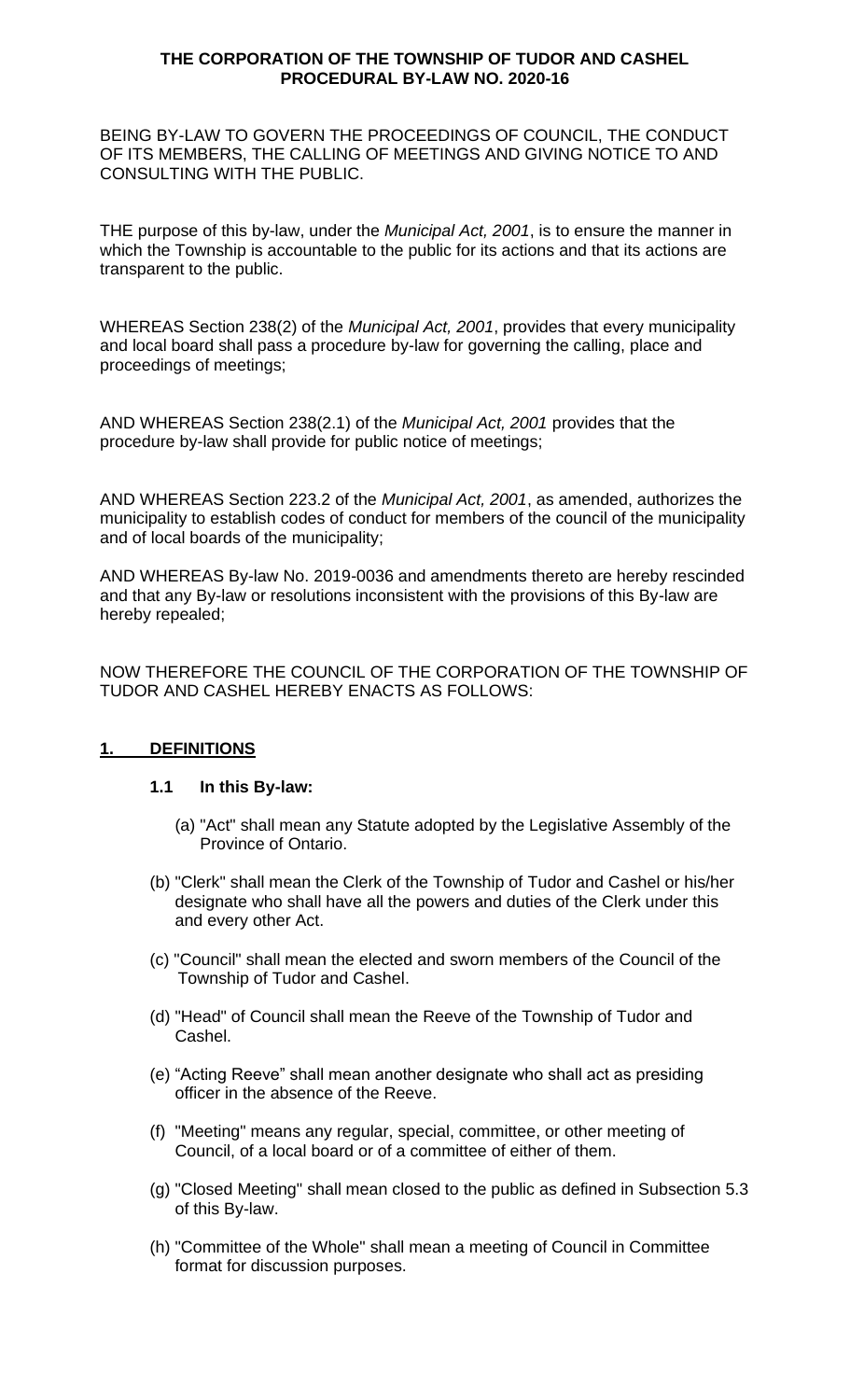- (i) "Committee" means any advisory or other committee, subcommittee or similar entity composed of members of the Township of Tudor and Cashel council alone or together with members of another council or the public.
- (j) "Committee Chair" means the Chairperson of any committee and the Committee Chair shall have the same powers during a Committee Meeting of Council as Head of Council during Council Meetings whether or not the Chair is a voting member.
- (k) "Conflict of Interest" means a pecuniary interest as defined in the *Municipal Conflict of Interest Act.*
- (l) "Local Board" means a local board as defined in the Municipal Act.
- (m) "Quorum of Council" means the majority (more than half of the members of Council or a Committee.
- (n) "Recorded Vote" shall mean the recording of the name and vote of every Member of Council voting on any matter or question.
- (o) "Electronic Participation" shall mean participating in a meeting from a location other than that at which the meeting is physically being held by means of telephone, internet, or other electronic as may be decided upon by Council from time to time.

### **1.2 Intent of By-law**

The rules and regulations hereinafter provided shall govern the proceedings of the Council and the Committees thereof. Any part or parts of this By-law may be suspended if agreed unanimously by the Members present unless the part or parts are prescribed by statute or law and in any case for which provision is not made herein the procedure to be followed shall be, as near as may be, that followed in the Legislative Assembly of Ontario and its Committees.

## **2.0 COUNCIL (AND COMMITTEE) MEETINGS AND NOTICES FOR THE SAME**

#### **2.1 Schedule of Meetings**

The Inaugural Meeting of the Council shall be held as soon as conveniently possible on or after November 16<sup>th</sup> of the election year.

All regular meetings of Council shall be held on the first Tuesday of each month beginning at 1:00 p.m., at the place designated by Council, or as otherwise directed.

The dates and times for meetings of Committees shall be posted for public view inside the municipal offices and/or on the municipal website.

## **2.2 Public Meetings/Notice**

Adequate notice for such items as public meetings will be posted at the Township Municipal Office, and/or on the Township's web-site, and/or other available media and communication resources as deemed necessary by the Clerk.

#### **2.3 Special Meetings/Notice**

The Reeve shall, if requested in writing by any three members of Council, call a special meeting of Council other than as described in Section 2.1 of this by-law.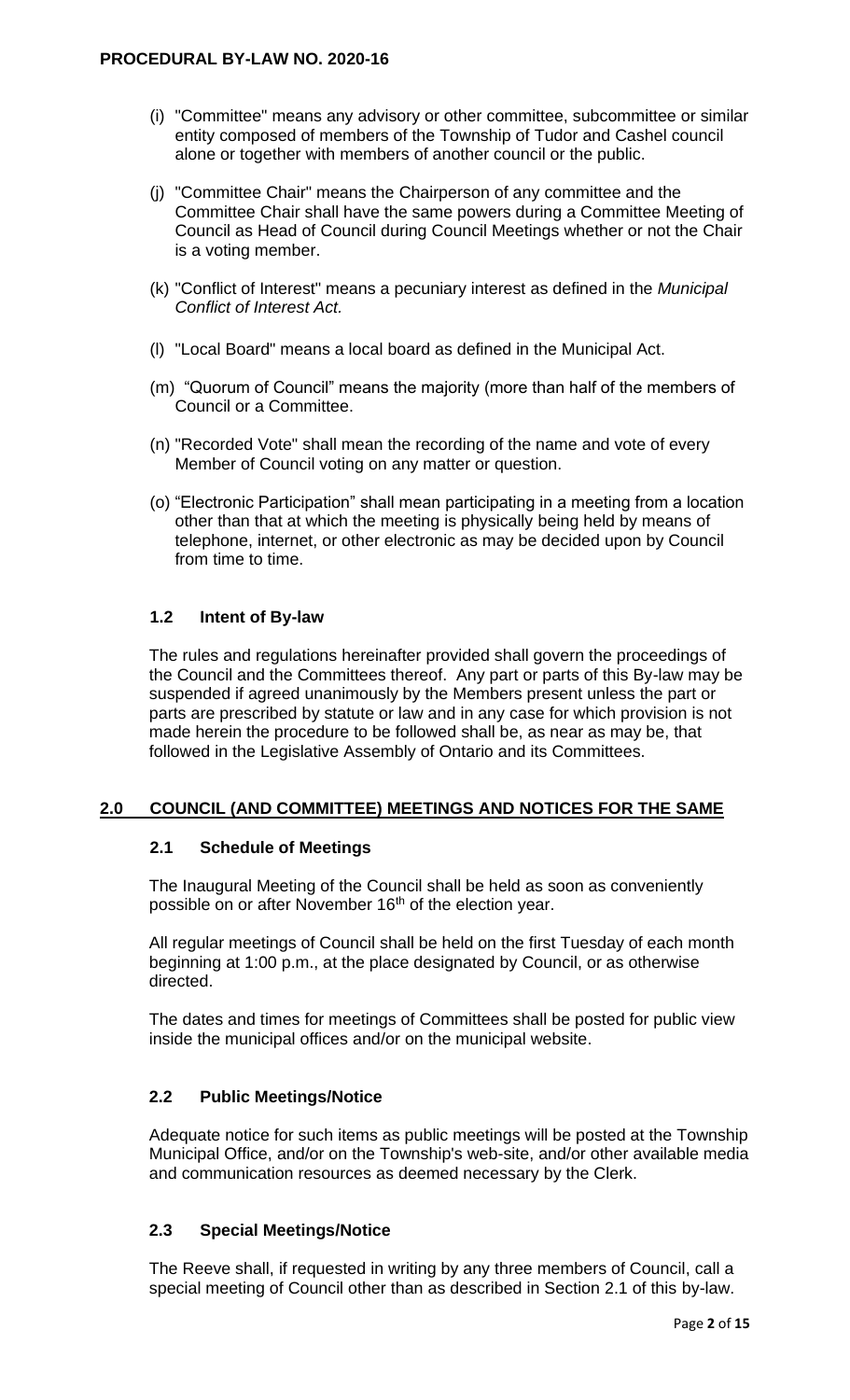The Reeve may call a special meeting other than as described in Section 2.1 of this by-law to deal with a matter which is deemed to require immediate action. Notice of such a special meeting shall be given by contacting each Member of Council and verbally advising them of the time and place of the meeting, or notice may be given in writing or via voice recording or via e-mail message or via text message. Notice will be posted on the Township's web-site and in the Township Municipal Office Building, unless in the case of an emergency as deemed by a quorum of Council, then adequate notice may not be given as per above.

Special meetings require a minimum notice of twenty-four (24) hours unless otherwise agreed to by a majority of members to the satisfaction of the Clerk.

At special meetings of the Council, no financial decisions shall be made or incurred, unless the same shall be referred to in the notice calling the meeting.

In the absence of, or death of the Reeve or the Presiding Officer, so appointed, or if his/her office is vacant, a special meeting may be summoned by the Clerk and shall be summoned upon a requisition, in writing, signed by a majority of the members of the Council, being received in his/her office stating the date, time and place of the requested meeting.

Council shall only consider the matter or matters that are specifically listed for consideration on the Notice of the Special Meeting, unless unanimous consent is given by Members of Council to consider other matters.

# **2.4 Statutory Holiday**

When the day scheduled for a regular Council Meeting is a Statutory Holiday, Council shall meet on the Tuesday following the holiday.

## **2.5 Presiding at Council Meeting**

(a) As soon after the hour fixed for the meeting as there is a quorum present, the Reeve shall take the chair and call the members to order. A majority of the members of Council shall constitute a quorum.

(b) The Reeve is the Head of Council and he/she shall preside at the meetings of Council. In the case the Reeve does not attend within fifteen minutes after the time appointed, and if there is a quorum, the meetings of Council shall be presided over by the appointed member of Council to act in place or stead of the Reeve who shall have all rights, responsibility and authority as Head of Council while performing his/her duty during the meeting or until the arrival of the Reeve. If both the Reeve and said appointed Councillor is absent, providing there is a quorum, a Member of Council shall be chosen from the members present to preside during the meeting or until the arrival of the Reeve or member of Council appointed to act instead of the Reeve.

(c) While presiding, the Acting Reeve and/or the Chair chosen by Council shall have all the powers of the Reeve and shall be entitled to vote as a member, except where disqualified to vote by reason of interest or otherwise.

(d) The Reeve shall preserve order and decorum, decide questions of order (subject to an appeal to the Council by any member) and, without unnecessary comment, cite the rule or authority applicable to the case if called upon to do so.

(e) The Reeve (except where disqualified from voting by reason of interest or otherwise) may vote with the members on all questions. Any questions on which there is an equality of votes shall be deemed to be negative.

**(**f**)** The Reeve may take part in any debate without leaving the Chair. If the Reeve desires to introduce a motion or by-law, he/she shall leave the Chair for that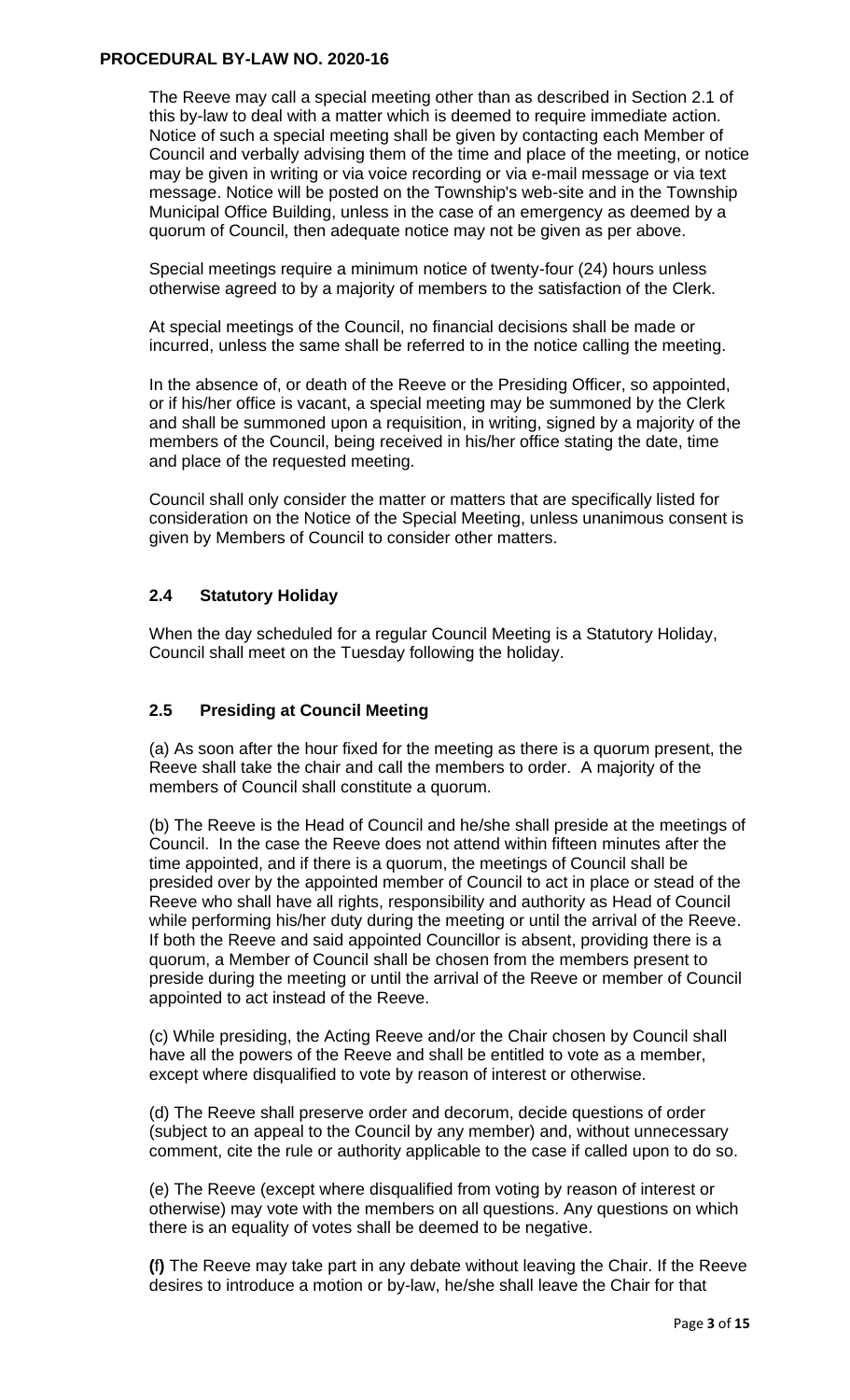purpose and shall call on another member of the Council to fill his/her place until he/she resumes the Chair.

### **2.6 Quorum**

If a quorum is not present within fifteen (15) minutes after the hour appointed, the meeting shall be cancelled until the next regular meeting or until a special meeting is called.

## **2.7 Curfew**

No item of business may be dealt with at a Council meeting after 4:00 P.M. unless unanimous consent is given by the Members of Council to extend the closure time beyond 4:00 P.M.

## **2.8 Committees**

The Rules of Procedure for Committee operations shall be those contained in this By-law where applicable, unless otherwise prescribed by specific municipal bylaw, statute or law.

Standing, Advisory and Ad hoc Committees wholly within the sphere of the jurisdiction of Council may be established, revised, disbanded and replaced as Council deems necessary. All Members of such Committees shall be qualified electors within the Township.

The Head of Council shall be an ex-officio member of all Municipal Standing, Advisory and Ad hoc Committees where not otherwise prohibited by any Act and shall have full voting privileges when in attendance at any meeting thereof but shall not have the privilege of raising new business or adding any matter to a previous completed meeting Agenda.

## **3.0 AGENDAS AND SUPPORTING MATERIAL**

## **3.1 Agendas**

Agendas shall be generally formatted as follows but modifications to the matters to be included or the order of business may be affected without requiring amendment to this by-law.

(a) Call to Order, Opening Remarks and One Minute of Silence or Reading by Head of Council.

- (b) Declaration of Conflict of Interest/Disclosure of Pecuniary Interest.
- (c) Approval of Minutes.
- (d) Business Arising from the Minutes.
- (e) Approval of Accounts Paid.
- (f) Delegations.
- (g) Correspondence for Council Information and/or Decision.
- (h) Staff and Committee Reports.
- (i) Old Business.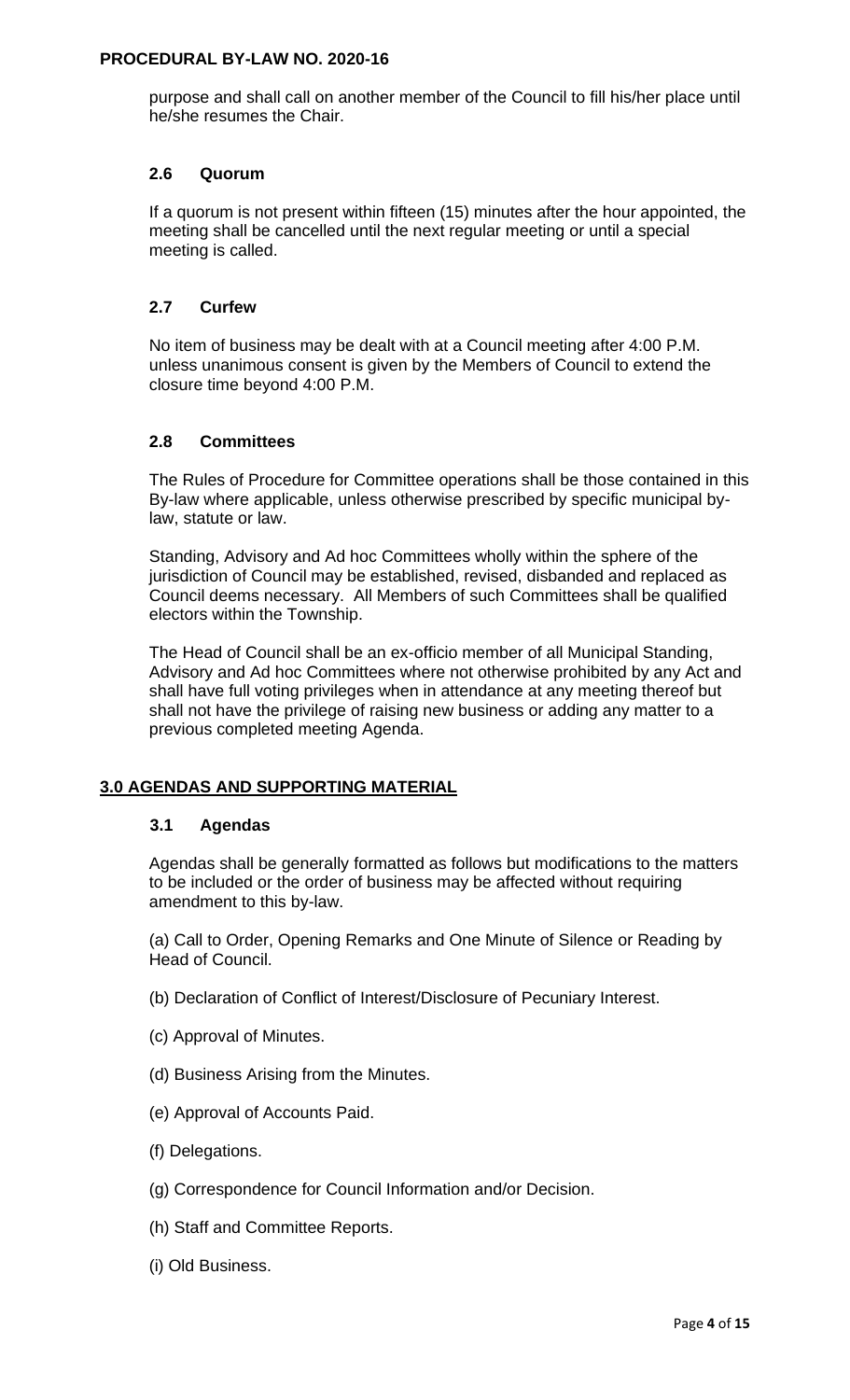- (j) By-laws.
- (k) New Business.
- (l) Closed Meeting, if Required
- (m) Adjournment.

The business of the Council shall be taken up in the order as listed on the agenda unless otherwise decided by the Reeve or Presiding Officer.

### **3.2 Circulation of Agenda**

Insofar as is practicable, it shall be the duty of the Clerk to ensure that the Minutes of the last regular Council meeting and all Special and Committee meetings held more than seven (7) days prior to the regular meeting are circulated along with council agendas and supporting material, prepared in accordance with Clause 3.1; and

Insofar as is practicable, delivered to each Member no later than the Thursday/Friday prior to a regular meeting with Supplementary Agenda items being circulated to Members prior to Call to Order of meeting.

A copy of the agenda for each regular Council meeting shall be posted for public view inside the municipal offices and/or on the municipal web-site.

## **3.3 Order of Business**

The business of the Council shall in all cases be taken up in the order in which it stands on the agenda unless otherwise decided by the Council.

The Chair or designate of each Committee submitting a report shall field questions regarding the same during discussions of that report as may be required.

When any matter listed on the agenda is left undisposed of at the time of adjournment, either for want of a quorum or otherwise, such matter(s) shall be considered at the next meeting of the Council.

#### **3.4 Minutes**

Minutes shall record:

- (a) the place, date and time of meeting;
- (b) the name of the person presiding and a record of the attendance of Members;
- (c) proceedings of the meeting without note or comment;
- (d) all corrections or omissions noted prior to its adoption;
- (e) the signature of the Reeve/Presiding Members and Clerk.

#### **3.5 Accounts**

General or Special Accounts will be presented for Council approval at the first regular meeting in each month or at other meetings upon approval of Council.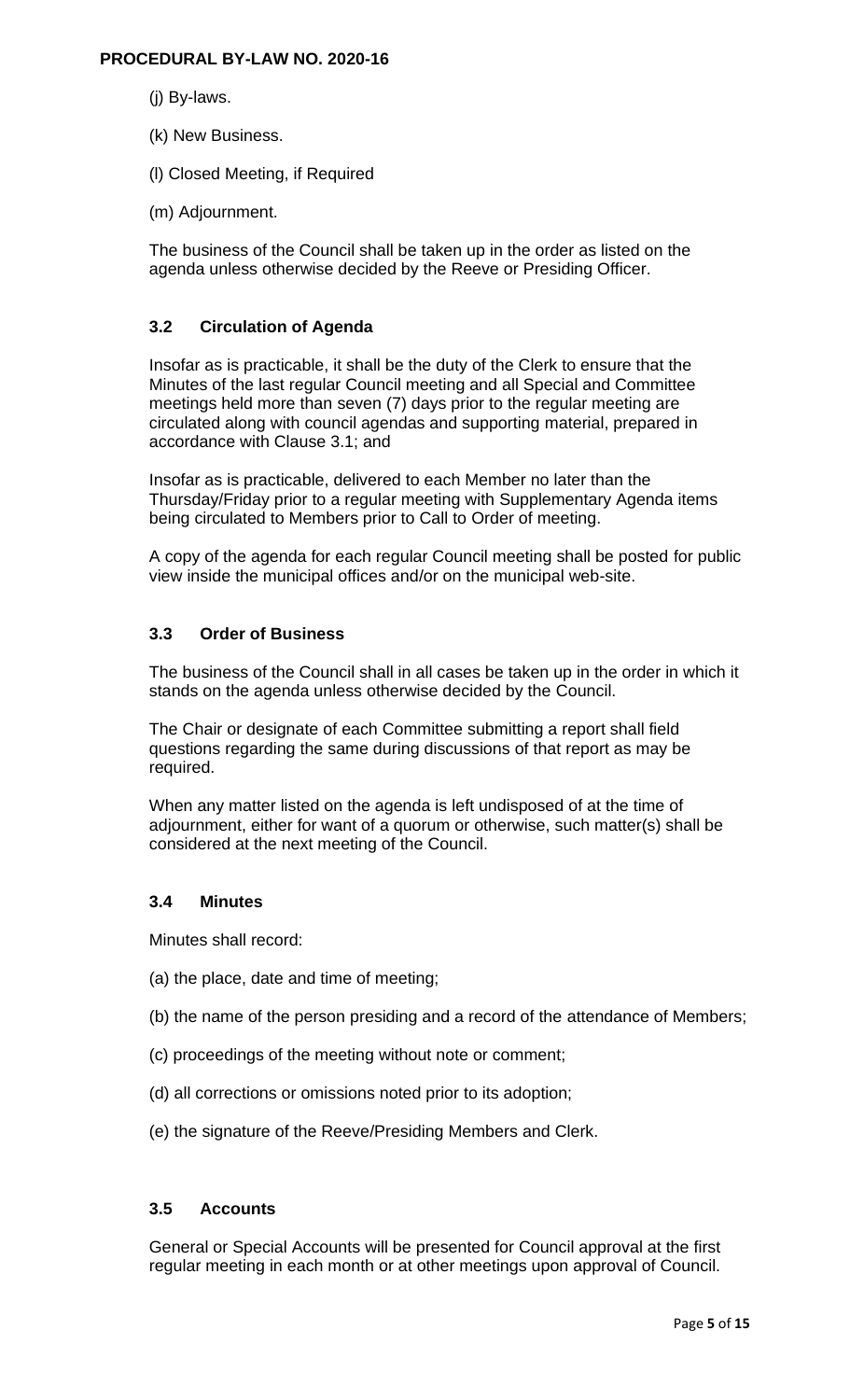### **4.0 THE CONDUCT OF PROCEEDINGS AT A MEETING OF COUNCIL**

#### **4.1 Duties of Head of Council**

It shall be the duty of the Head of Council or other Presiding Officer to:

(a) To act as Chief Executive Officer of the Township;

(b) to open the meeting of Council by taking the Chair and calling the meeting to order, and giving appropriate opening remarks;

(c) to announce the order of business as it appears on the agenda so that an orderly sequence of business may be maintained;

(d) to receive and put to vote all motions presented that are duly moved and seconded, or necessarily arise in the course of the proceedings and announce the results;

(e) to decline to put to vote motions which infringe upon the rules of procedure;

(f) to inform the Council, when necessary or when called upon to decide a point of order or usage, he/she shall state the rule or practice applicable to the case;

(g) to ensure and enforce the observance of order and decorum among the Members;

(h) to ensure and enforce the observance of order and decorum among the assembly;

(I) to call by name any member(s) persisting in breach of the rules or order of the Council, thereby ordering the member to vacate the Council Chamber;

(j) to order any individual or group in attendance at the meeting to cease and desist any behavior which disrupts the order or decorum of the meeting and to order the individual or group to vacate the Council Chamber where such behavior persists;

(k) to receive all communications and delegations and announce them to the Council;

(l) to authenticate, by his/her signature when necessary all By-laws, resolutions/motions and minutes of the Council;

(m) to select the members of Council who are to serve on Committees;

(n) to represent and support the Council, declaring its will, and implicitly obeying its decisions in all things;

(o) to ensure that the decisions of Council are in conformity with the laws and Bylaws governing the activities of the Council;

(p) to request a motion of Council to move in to Committee of the Whole/Closed Meeting;

(q) to adjourn the meeting without question in the case of grave disorder arising in the Council Chamber;

(r) adjourn the meeting when the business is concluded.

#### **4.1.2 As Chief Executive Officer of the Township, the Head of Council shall:**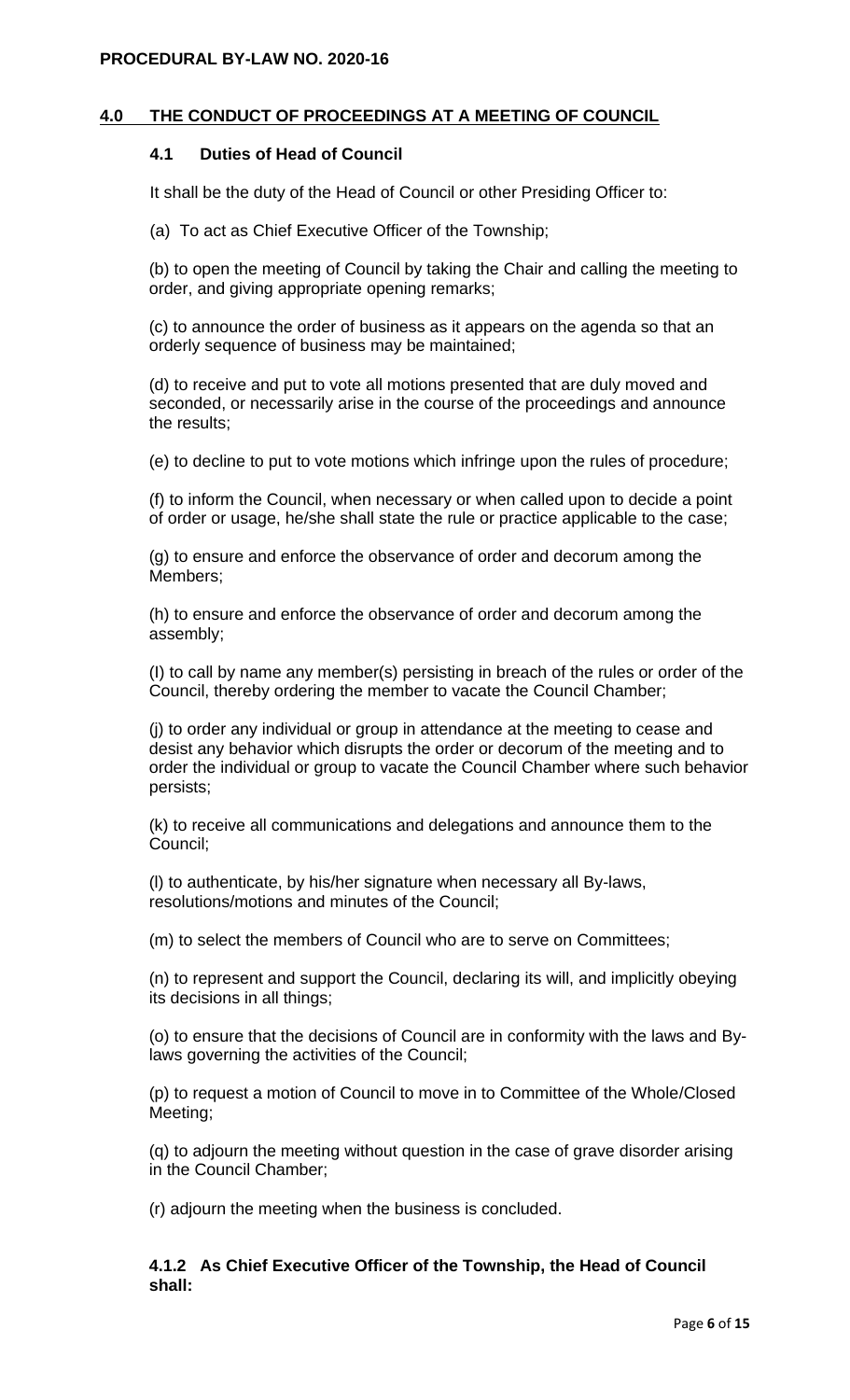- (a) Uphold and promote the purposes of the township;
- (b) Promote public involvement in the Township's activities;
- (c) Act as the representative of the Township both within and outside the Township and promote the Township locally, nationally and internationally; and
- (d) Participate in and foster activities that enhance the economic, social and environmental well being of the Township and its residents.

# **4.2 Conduct of Members of Council**

(a) Where a member of Council has a pecuniary or other interest, direct or indirect, and discloses that interest in accordance with Section 5 of the *Municipal Conflict of Interest Act*, the member will:

- (i) read aloud a statement of the interest and its general nature and will provide a written statement of the interest and its general nature to the Clerk;
- (ii) will leave the council meeting while the issue is considered; and
- (iii) will take no steps to influence the decision in any way, either prior to, during or after the meeting, even if the member did not attend the meeting where the matter was discussed.

If a member is not at a meeting where a matter in which they have a conflict of interest was discussed, they must declare the conflict at the next meeting and complete the written statement. Alternatively, if the member knows they will not be at the meeting where they have a conflict of interest in an item council will consider, they can advise the Clerk and complete the declaration prior to the meeting.

Members will, at all times, comply with their statutory obligations pursuant to the *Municipal Conflict of Interest Act*.

(b) No Member shall:

(i) use offensive words or unparliamentary language in or against the Council or against any Member, staff or guest;

(ii) speak on any subject other than the subject under debate or question;

(iii) criticize any decision of Council except for the purpose of moving that the question be reconsidered;

(iv) disobey the rules of Council or disobey the decisions of the Reeve or Presiding Officer or of the Council on questions of order or practice or upon the interpretation of the rules of the Council; and if the Member persists in disobedience, the Presiding Officer may forthwith put the question (without amendment, adjustment or debate) "that such Member be ordered to leave his/her seat for the duration of the meeting", but if the Member apologizes he/she may, by vote of the Council, be permitted to retake his seat;

(v) attend a meeting in a condition unfit for conducting the business of Council;

(vi) interrupt or make a disturbance when the presiding officer is putting the question to a vote, and/or a member who has the floor except to raise a point of order;

(vii) leave a meeting without first obtaining permission from the Reeve or presiding officer.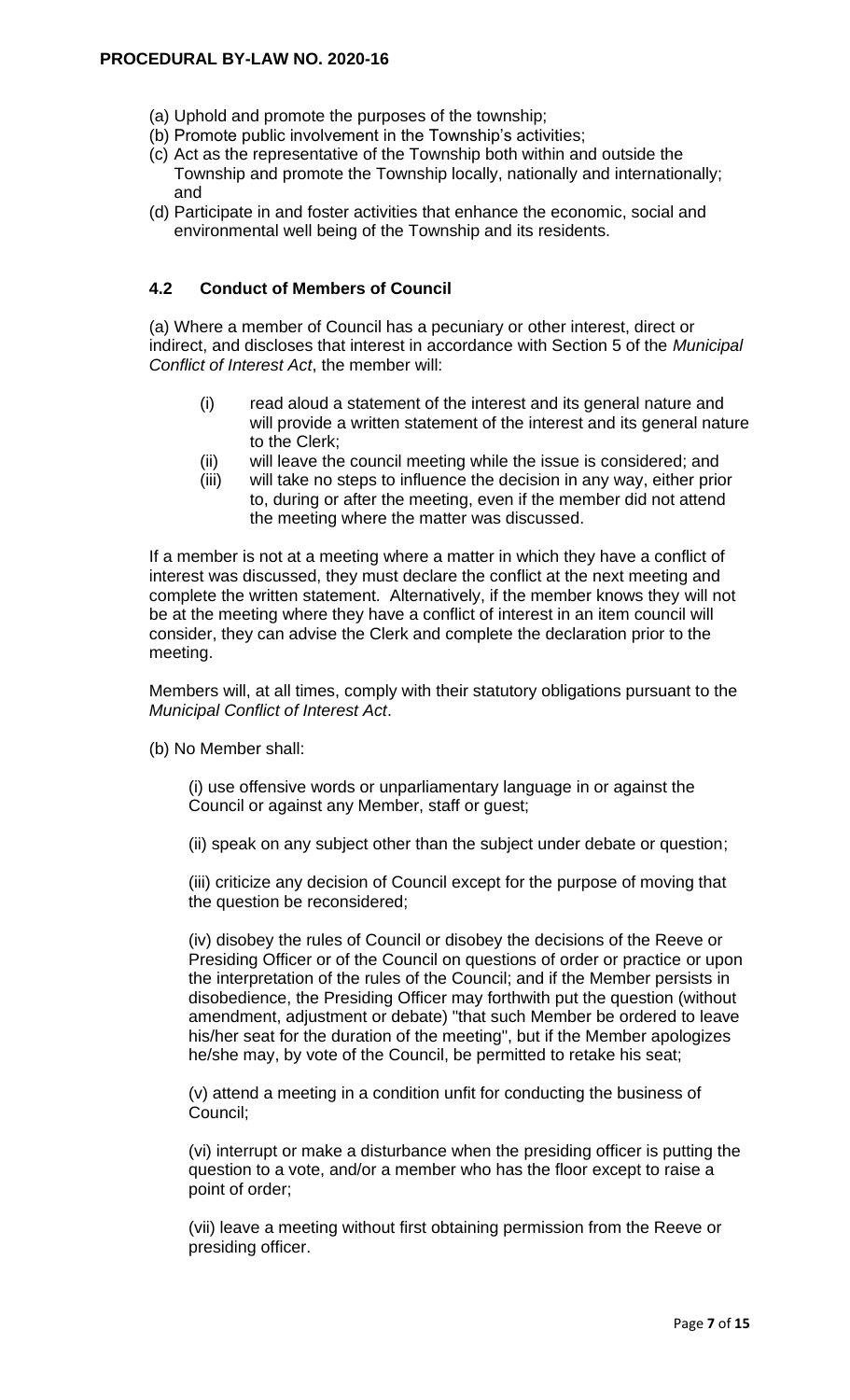- **4.3** No person shall be allowed to address Council or speak in debate without permission of the Reeve or presiding officer.
- **4.4** No person shall use offensive words or unparliamentary language in or against Council or against any Member, staff or guest.
- **4.5** No person shall make or cause to be made a disturbance of any nature.

**4.6** Electronic devices must be silenced during a meeting and must not be used to disrupt a meeting.

### **5.0 MOTIONS/RULES OF DEBATE**

### **5.1 Motions**

(a) Any Member of Council may introduce a motion for discussion or debate. A motion must be formally seconded before it is subject to discussion or debate.

(b) When a motion is under debate, no motion shall be received unless related to a question under consideration and may be entertained only if it is:

- (a) to refer to Committee of the Whole (debatable)
- (b) to amend (debatable)
- (c) to lay on the table deferring temporarily (not debatable)
- (d) to postpone indefinitely or to a specific day (not debatable)
- (e) to adjourn (not debatable)

These motions shall have precedence in the order in which they are named. A motion to adjourn shall always be in order, and shall be decided without debate.

(c) A motion that was duly made, discussed or debated shall be put to a vote and the motion and the result of the voting shall be recorded in the Minutes.

(d) A motion may be withdrawn by the mover with permission of the seconder prior to its being debated or put to a vote.

(e) A motion to recess when other business is before the meeting shall specify the length of time of the recess, is not debatable and shall only be amendable with respect to the length of the recess. A Motion to recess shall not have a motion to reconsider applied to it.

## **5.2 Voting on Motions**

(a) Before a motion is put to a vote, the presiding officer shall state the question in the precise form it will be recorded in the Minutes. Members present must vote on the question unless prohibited by any Act.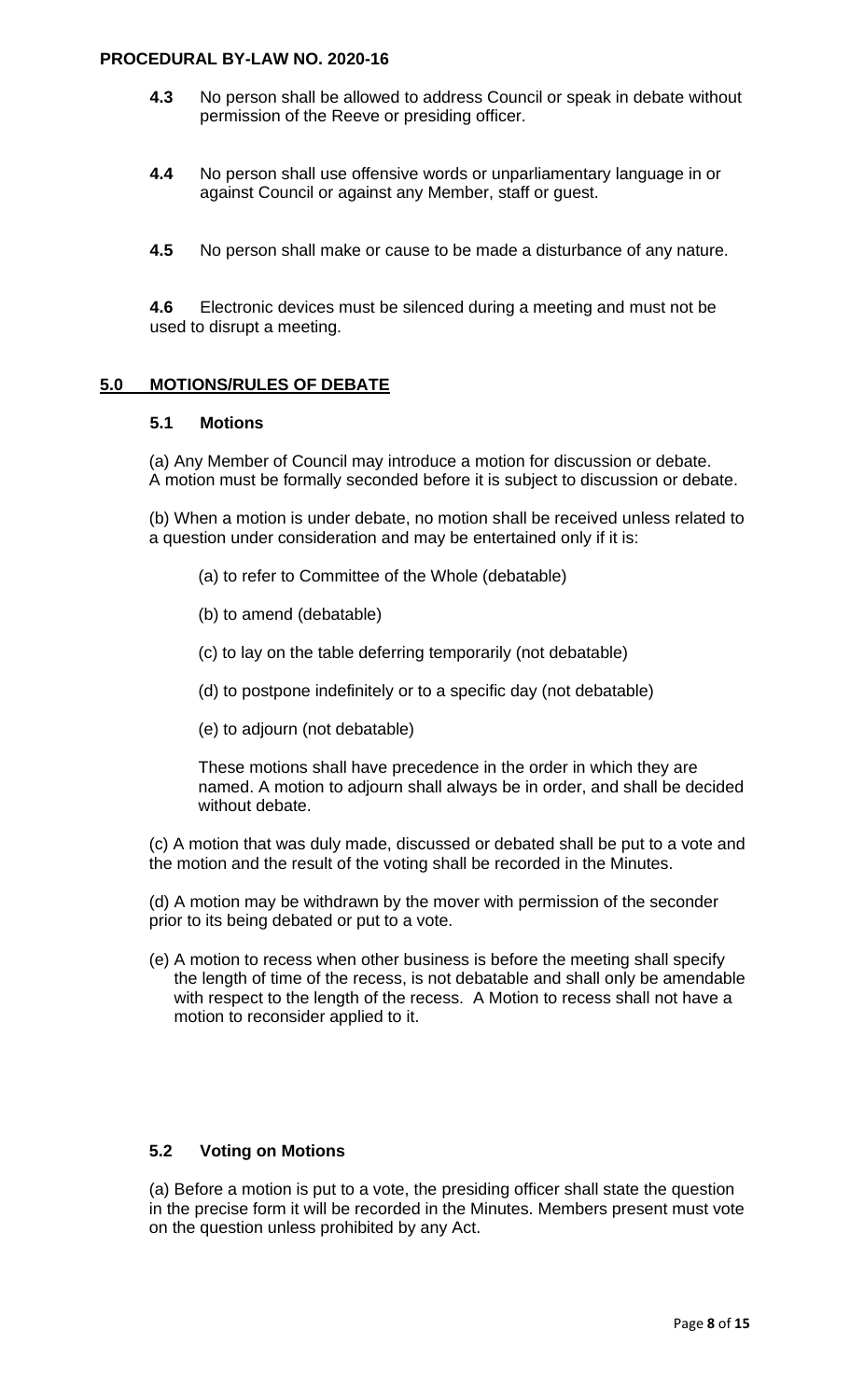(b) When a question is put to a vote, no Member shall speak to the question nor shall any other motion be made until after the vote is taken and the result declared.

(c) Any question on which there is a "tie vote" or equality of votes, the vote shall be deemed to be lost.

(d) The manner of determining the decision of Council shall be by voice, and the Head of Council or the presiding officer may vote on any issue, except where disqualified to vote by reason of interest or otherwise.

(e) Any Member may request a recorded vote. The presiding officer on a recorded vote shall vote last because in the event of a "tie vote" the presiding officer must cast the deciding vote unless he or she is prohibited from voting by Conflict of Interest or any other Act. If such is the case on a "tie vote", the motion would be deemed to be lost. The presiding officer on a recorded vote shall be done alphabetically and on a rotation basis so the onus is not always on one person.

(f) The head of the council, or the presiding officer, except where disqualified to vote by reason of interest or otherwise, may vote with the other members on all questions, and, except where otherwise expressly provided by this Act, any question on which there is an equality of votes shall be deemed to be negative.

(g) Where a vote is taken for any purpose and a member requests immediately prior or immediately subsequent to the taking of the vote that the vote be recorded, each member present, except a member who is disqualified from voting by any Act, shall announce his or her vote openly, and any failure to vote by a member who is not disqualified shall be deemed to be a negative vote and the clerk shall record each vote, and the names of those who voted for and those who voted against shall be recorded in the Minutes.

(h) On an unrecorded vote, the manner of determining the decision on a motion shall be at the discretion of the head of council, or the presiding officer and may be by voice, show of hands, standing or otherwise; and any failure to vote by a qualified member shall be deemed to be a negative vote.

(i) No vote by Council shall be taken by ballot or any other method of secret voting, and every vote so taken is of no effect.

## **5.3 Committee of the Whole or Closed Meetings**

(a) Pursuant to Section 239(1) of the Municipal Act, 2001 all Council and Committee meetings shall be open to the public.

(b) Pursuant to Section 239(2), notwithstanding Paragraph 5.3 (a) above, a meeting of Council or a Committee meeting may be closed in part or whole to the public if the subject matter being considered relates to:

(i) the security of the property of the municipality or local board. An example may be any matter involving the security of the property of the Township of Tudor and Cashel.

(ii) personal matters about an identifiable individual, including municipal or local board employees. An example may be personnel matters, where a named employee or potential employee is involved, or where employee relations or reputations could be damaged.

(iii) a proposed or pending acquisition or disposition of land by the municipality or local board. An example may be property matters in which premature public disclosure could be prejudicial to the interests of a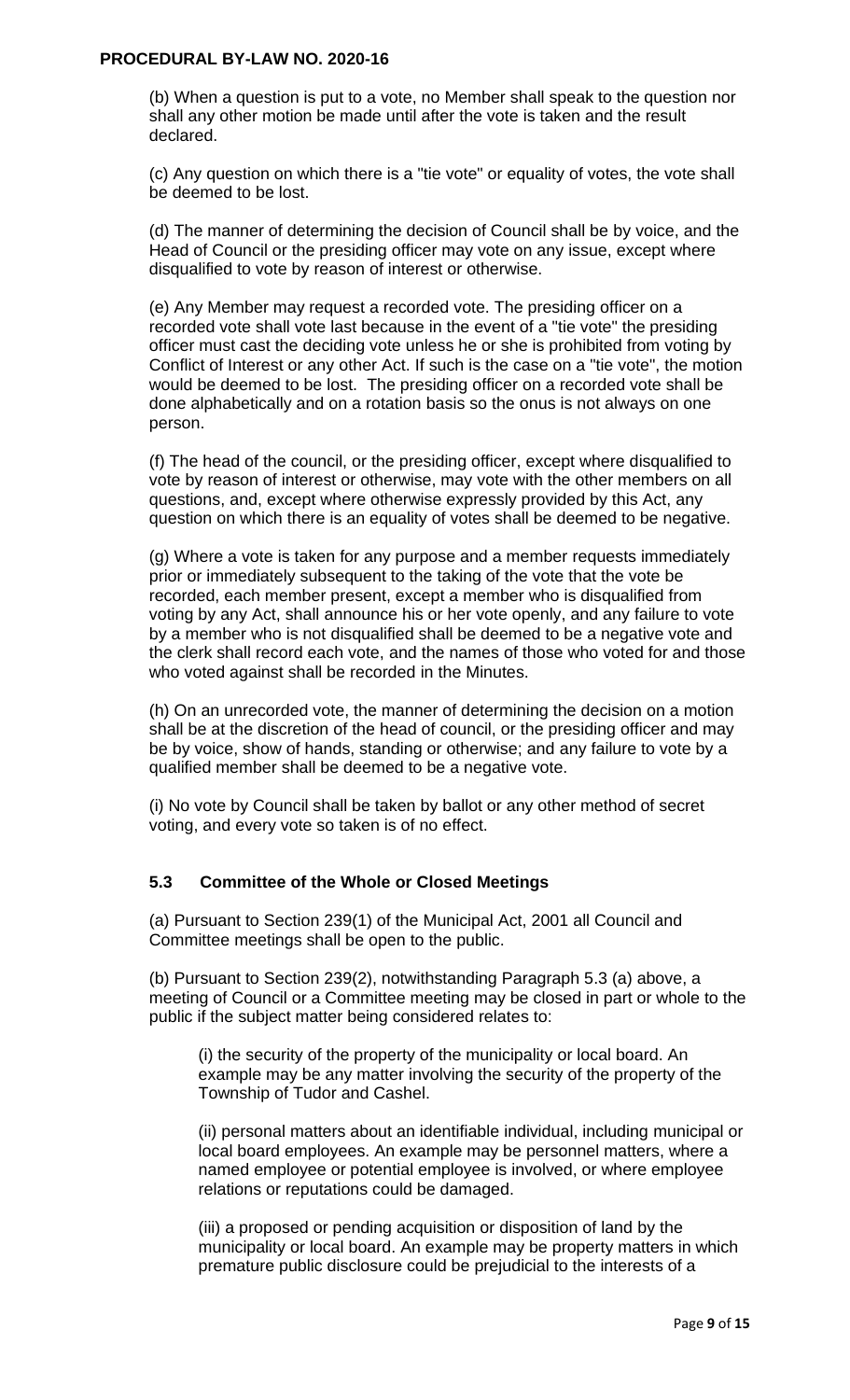property owner of the Township, when acquisition or sale of property of/or for the Township of Tudor and Cashel is being investigated or negotiated.

(iv) labour relations or employee negotiations. An example may be matters affecting labour relations and contract negotiations with employees.

(v) litigation or potential litigation, including matters before administrative tribunals, affecting the municipality or local board. An example may be matters in which public discussion could prejudice the Township's legal position or be detrimental to the Township in proceedings before any court of administrative tribunal.

(vi) advice that is subject to solicitor-client privilege, including communications necessary for that purpose. An example may be the receiving of advice from a solicitor pertaining to any particular issue that is considered confidential.

(vii) a matter in respect of which a council, board, committee or other body may hold a closed meeting under another Act. An example would be consideration of awards or merit and appointments to Boards and Commissions. Another example would be Discussions in relation to the Municipal Boundary Negotiations Act, 1981.

(viii) information explicitly supplied in confidence to the municipality or local board by Canada, a province or territory or a Crown agency of any of them. An example would be a funding Agreement.

(ix) a trade secret or scientific, technical, commercial, financial or labour relations information, supplied in confidence to the municipality or local board which, if disclosed, could reasonably be expected to prejudice significantly the competitive position or interfere significantly with the contractual or other negotiations of a person, group of persons, or organization. An example would be for a company that has submitted a tender which contains a new formula for asphalt repair.

(x) a trade secret or scientific, technical, commercial or financial information that belongs to the municipality or local board and has monetary value or potential monetary value. An example would be for a formula created by the Township for technical repairs that could save the Township financially.

(xi) a position, plan, procedure, criteria or instruction to be applied to any negotiations carried on or to be carried on by or on behalf of the municipality or local board. An example would be for instructions given during any type of negotiation.

(c) Pursuant to Section 239(3) a meeting shall be closed to the public if the subject matter relates to the consideration of a request under the *Municipal Freedom of Information and Protection of Privacy Act* if the council, board, commission or other body is the head of an institution for the purposes of that Act; or an ongoing investigation respecting the municipality, a local board or a municipally-controlled corporation by the Ombudsman appointed under the *Ombudsman Act*, an Ombudsman referred to in subsection 223.13 (1) of this Act, or the investigator referred to in subsection 239.2 (1).

(d) Pursuant to Section 239(3.1) a meeting of council or local board or of a committee of either of them may be closed to the public if the following conditions are both satisfied:

(i) the meeting is held for the purpose of educating or training the members.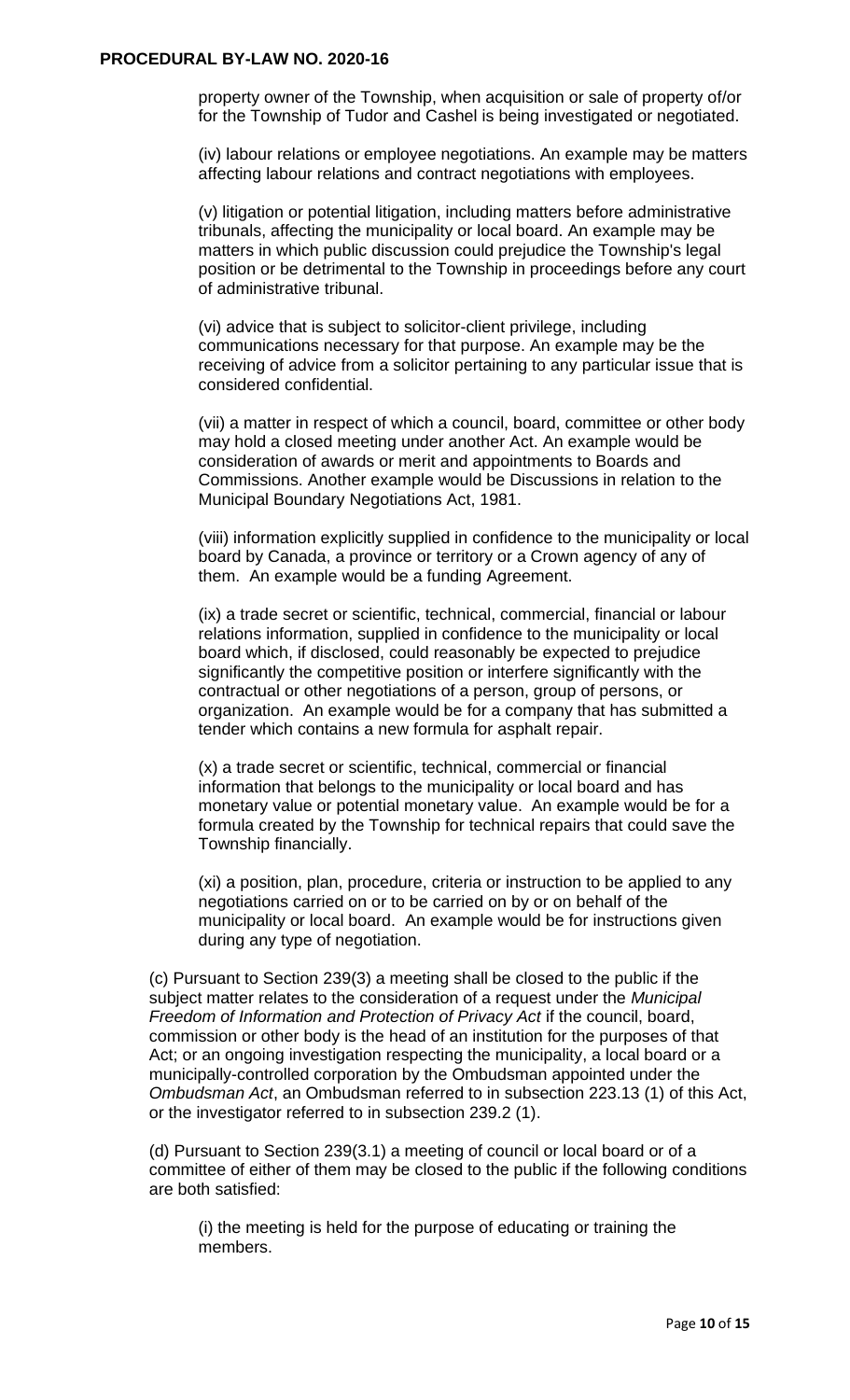(ii) at the meeting, no member discussed or otherwise deals with any matter in a way that materially advances the business or decision-making of the council, local board or committee.

(e) Pursuant to Section 239(4) before holding a meeting or part of a meeting that is to be closed to the public, a municipality or local board or committee of either of them shall state by resolution,

(i) the fact of the holding of the closed meeting and the general nature of the matter to be considered at the closed meeting;

(ii) in the case of a meeting under Section 239(1), the fact of the holding of the closed meeting, the general nature of its subject-matter and that it is to be closed under that subsection.

(f) Pursuant to Section 239(6), despite Section 244, a meeting may be closed to the public during a vote if,

(i) Section 239(2) or 239(3) permits or requires the meeting to be closed to the public; and

(ii) the vote is for a procedural matter or for giving directions or instructions to officers, employees or agents of the municipality, local board or committee of either of them or persons retained by or under a contract with the municipality or local board.

Closed Meeting sessions shall be held:

(i) For the selection of vacant Council Seats, Committees and other appointments, and

(ii) When Committee or Council is discussing finance, personnel, litigation, property, personal information or any other matter where premature disclosure may prejudice the Township's position, or where the lack of parliamentary immunity may leave Council, or any of its members, or officers, open to suit.

Pursuant to Section 239 of the Municipal Act, when a motion to go into In Caucus/Committee of the Whole is carried, the Reeve or Presiding Officer or Committee Chair may, with the approval of Council or Committee, exclude or include such persons as is deemed appropriate from or in the meeting room.

When in Caucus, no one shall leave and re-enter the meeting room without the approval of the Reeve or Presiding Officer or Committee Chair.

Notwithstanding Paragraph (f) above, all recommendations approved during In Caucus sessions shall be reported and voted on publicly, immediately after the In-Caucus session has been concluded.

### **5.4 Rules of Debate**

(a) Any Member of Council who desires to speak may remain seated and address his/her remarks to the Reeve or presiding officer. The Member shall confine his/her remarks to the question and shall avoid personalities. No member shall speak to the same question or in reply for longer than five minutes.

(b) The presiding officer shall ensure that any Member who wishes to speak on a subject is given a fair opportunity to do so and without interruption from any other Member. When two or more members request to speak, the presiding officer shall designate the member who has the floor.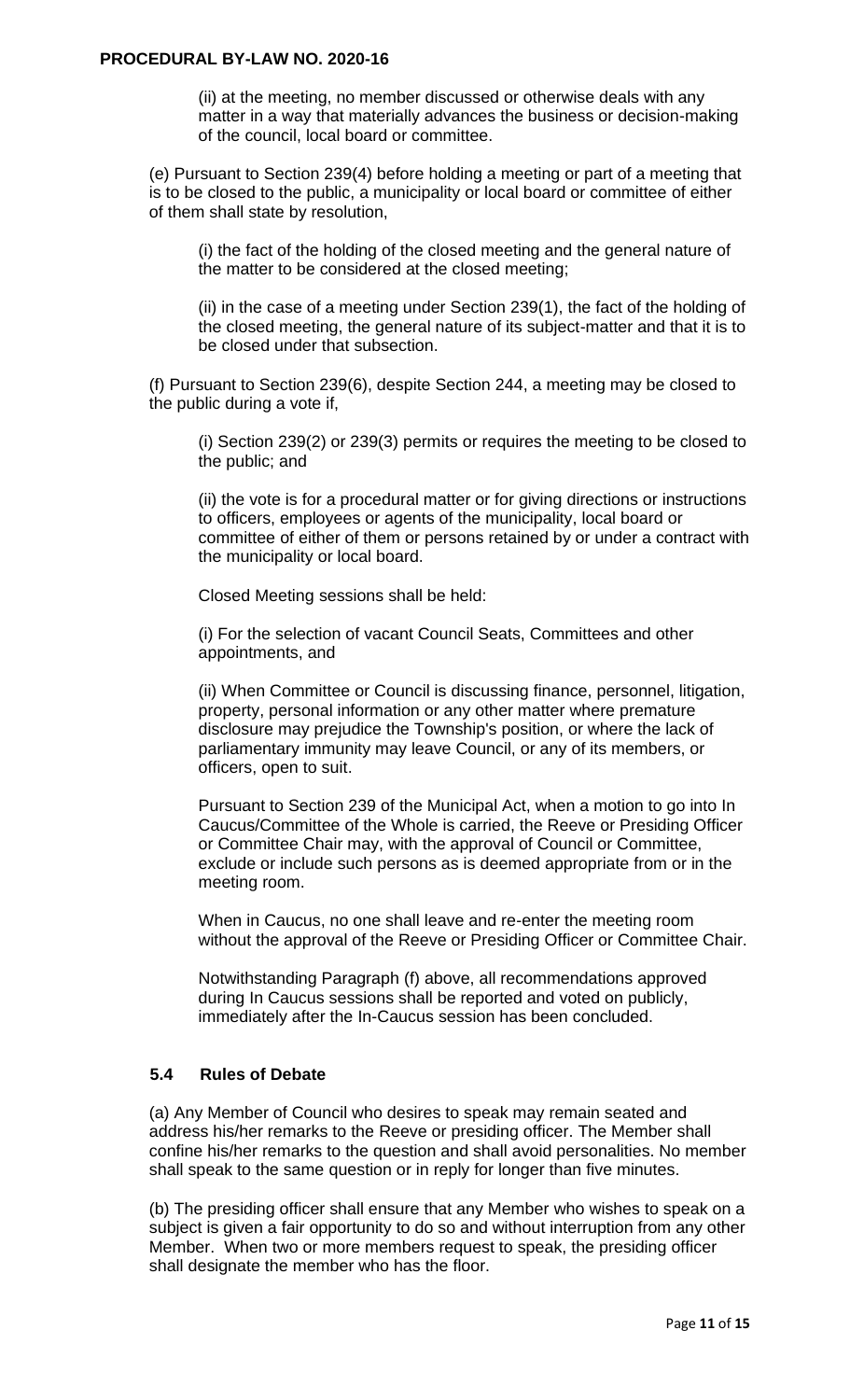(c) The presiding officer may call a Member to order while speaking and the debate shall be suspended and the Member shall not speak until the point of order is determined. Any Member may appeal from the decision of the Chair to Council and the Council shall decide by a majority vote without debate and its decision shall be final.

(d) A member may ask a question only for the purpose of obtaining facts relevant to the matter under discussion and necessary for a clear understanding thereon, but the question shall not be used as a means of making statements or assertions.

(e) When the presiding officer calls for a vote on a question each Member shall remain seated and refrain from communicating with other Members until the result of the vote has been declared by the presiding officer.

### **5.5 Points of Order and Privilege**

(a) The presiding Officer shall preserve order and decide questions of order.

(b) A Member may rise and address the Chair to raise a point of order. He/she shall state the point of order which shall be decided on by the presiding officer. If the decision of the presiding officer is appealed, Council shall decide the question by a majority vote and its decision shall be final.

(c) When two or more Councillors rise at the same time, the Reeve or Presiding Officer shall name who is first to speak.

(d) When a Member considers/believes that his/her integrity or the integrity of the Council as a whole has been impugned, he/she may as a matter of privilege rise at any time and with the consent of the presiding officer draw the attention of Council to the matter.

## **5.6 Petitions and Delegations**

(a) Petitions presented to Council shall be legibly written or printed and signed by at least one person and filed with the Clerk during or prior to the meeting. The person or persons presenting the petition may speak on the matter before Council, in which case it shall be limited to a maximum time of ten (10) minutes.

(b) Delegations wishing to address Council shall complete a Delegation Request Form and shall provide the same to the Clerk at least five (5) regular working days before the day of the scheduled regular Council meeting. The purpose of the delegation shall be clearly stated and it shall be contained in the agenda delivered to Council Members prior to the meeting. Delegates will be restricted to speak to only those items on the Council agenda.

(c) Any delegation that has previously appeared before Council regarding the same matter will not be permitted to address Council within six (6) months of the initial visit, unless in the opinion of the Clerk and Head of Council, there is new information that is pertinent to the matter.

(d) Notwithstanding Subclause 5.6 (b) above and at Council's discretion, any delegations or deputations other than those listed may be heard on any item appearing on the agenda if approved by a majority of Council.

(e) Delegations wishing to address Council shall be limited to four (4) per meeting, maximum time of fifteen (15) minutes per delegation - exceptions given consideration.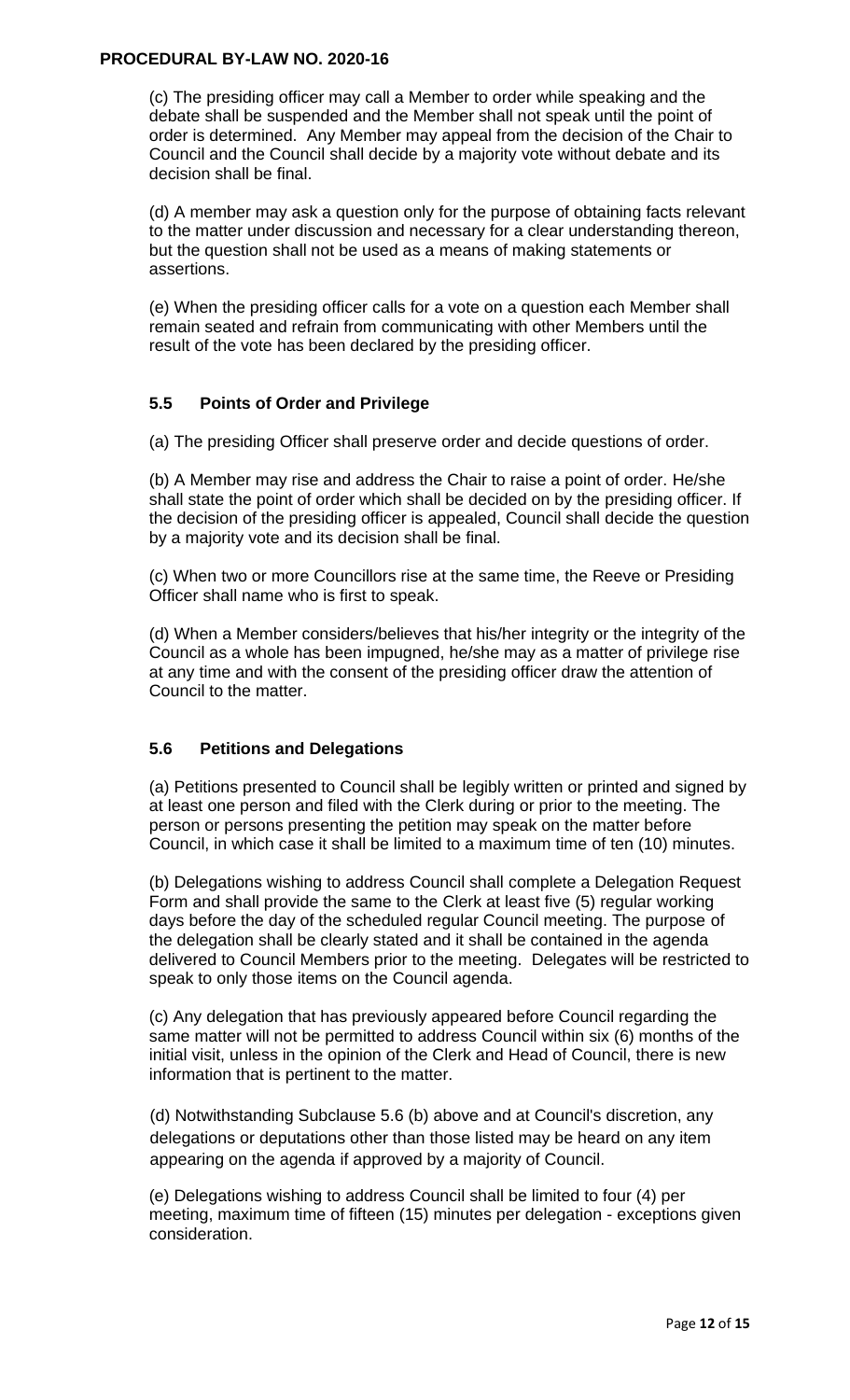- (f) The Clerk shall record the name of every person who speaks as a member of a delegation to Council, a general outline of intent and outcome if any, of the delegation shall be recorded in the Minutes of the regular Council meeting.
- (g) The Clerk and/or her designate has the discretion to reschedule or deny an appearance before Council where: the number of deputations is greater than Council has established; the topic is not within the jurisdiction of the Council; the request due to content or frequency is considered frivolous and vexatious; the matter is such that it requires consultation with staff and a report to accommodate the request.

# **6.0 ELECTRONIC PARTICIPATION**

1. Members may participate in meetings by Electronic Means subject to the following:

(a) Electronic Means of participating in a meeting are available only for meetings of Council or Committee of the Whole that take place in the Municipal Building.

(b) Requests to participate in a meeting by Electronic Means must be made to the Clerk in writing at least five (5) business days before the meeting.

(c) No more than one Council Member may participate in the same meeting by Electronic Means. Where more than one Member requests to participate in the same meeting by Electronic Means, the request will be granted to the first Member that made the request in writing.

(d) A Member may participate in a maximum of two (2) meetings per calendar year by Electronic Means.

(e) Members may not participate electronically in any meeting that is closed to the public.

(f) A Member participating in a meeting by Electronic Means shall be considered to be present at such meeting but shall not be counted towards quorum.

(g) The Chair must be present in person at a meeting.

2. The following practices will be followed when a Member participates in a meeting by Electronic Means:

(a) The Member participating in a meeting by Electronic Means shall be available at least thirty (30) minutes before the beginning of the meeting to assist staff in establishing the electronic connection.

(b) The Member participating by Electronic Means will mute his or her electronic device when he or she is not speaking.

(c) The Chair will canvass the Member participating by Electronic Means about their intention to speak to a matter on the floor and will notify the Member when it is his or her turn to speak.

(d) After putting a motion to a vote, the Member participating by Electronic Means will be required to identify verbally how he or she wishes to vote.

(e) A Member participating by Electronic Means shall inform the Chair about his or her intentions to leave the meeting either on a temporary or permanent basis.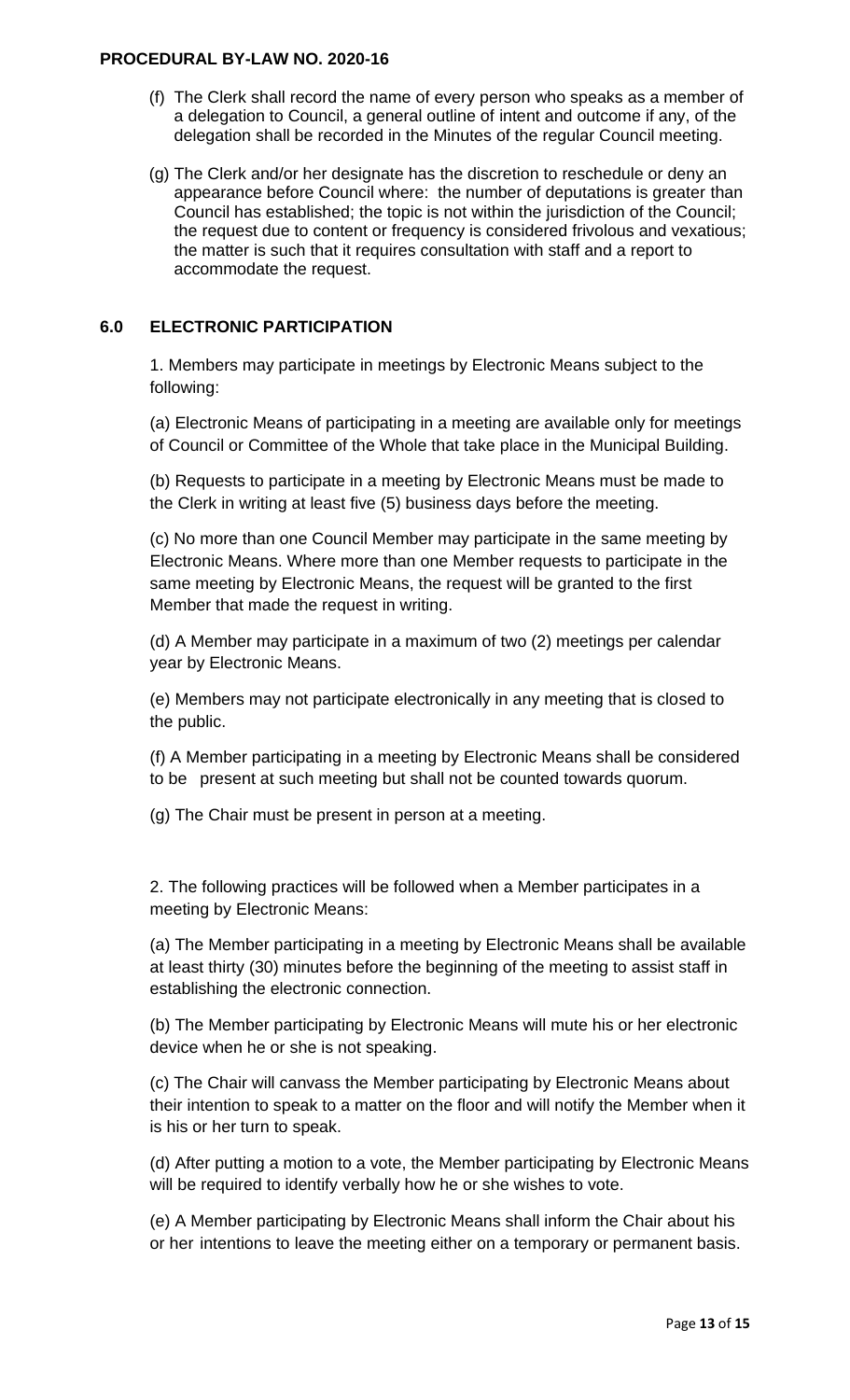(f) A Member participating by Electronic Means will be deemed to have left the meeting when they are no longer electronically connected to the meeting.

(g) In the case of a loss of connection, or any connection issue which impedes the ability of a Member to participate in the meeting in real time, the meeting will continue without attempts by either staff or the Member(s) to reconnect. 4.6

3. Pursuant to Section 238 of the Municipal Act, as amended, during any period where an emergency has been declared to exist in all or in part of the Municipality a member of a Council, of a local board or of a Committee of either of them who is participating electronically in a meeting may be counted in determining whether or not a quorum of members is present at any point in time; and

A member of a Council, of a local board or of a Committee of either of them can participate electronically in a meeting that is closed to the public.

## **7.0 BY-LAWS**

(a) Every By-law when introduced shall be in typewritten form and shall contain no blanks except such as may be required to conform to accepted procedure or to comply with provisions of any act and shall be complete with the number and date thereof.

(b) The Presiding Officer shall introduce the reading of By-laws.

(c) The By-law may be debated or amended after being introduced. If the Council determines that the By-law is to be considered in Committee of the Whole, it shall be deferred to the Committee for that purpose.

(e) The By-law shall be passed, if council is agreeable and then the By-law shall be signed.

(f) Every By-law enacted by the Council shall be numbered and dated and shall be sealed with the seal of the Corporation and signed by the Clerk and the Presiding Officer and shall be deposited by the Clerk in his/her office for safekeeping.

## **8.0 SUSPENSION OF RULES**

**8.**1 Any procedure required by this By-law may be temporarily suspended with the consent of a majority of the Members present.

**8.2** A Member presenting a resolution to temporarily suspend a rule or rules shall state the subject matter for which the suspension of the rule is requested.

## **9.0 GENERAL**

**9.1** When the Reeve of Council is absent on a temporary basis, under no circumstances shall the Council take a decision regarding capital spending unless provision for the capital spending is included in the estimates for that given year as approved by By-law or unless the expenditure is required as a result of any emergency.

**9.2** In all matters and under all circumstances the members shall be guided by and shall have regard to the *Municipal Conflict of Interest Act*, or its successor Local Government Disclosure of Interest Act 1994.